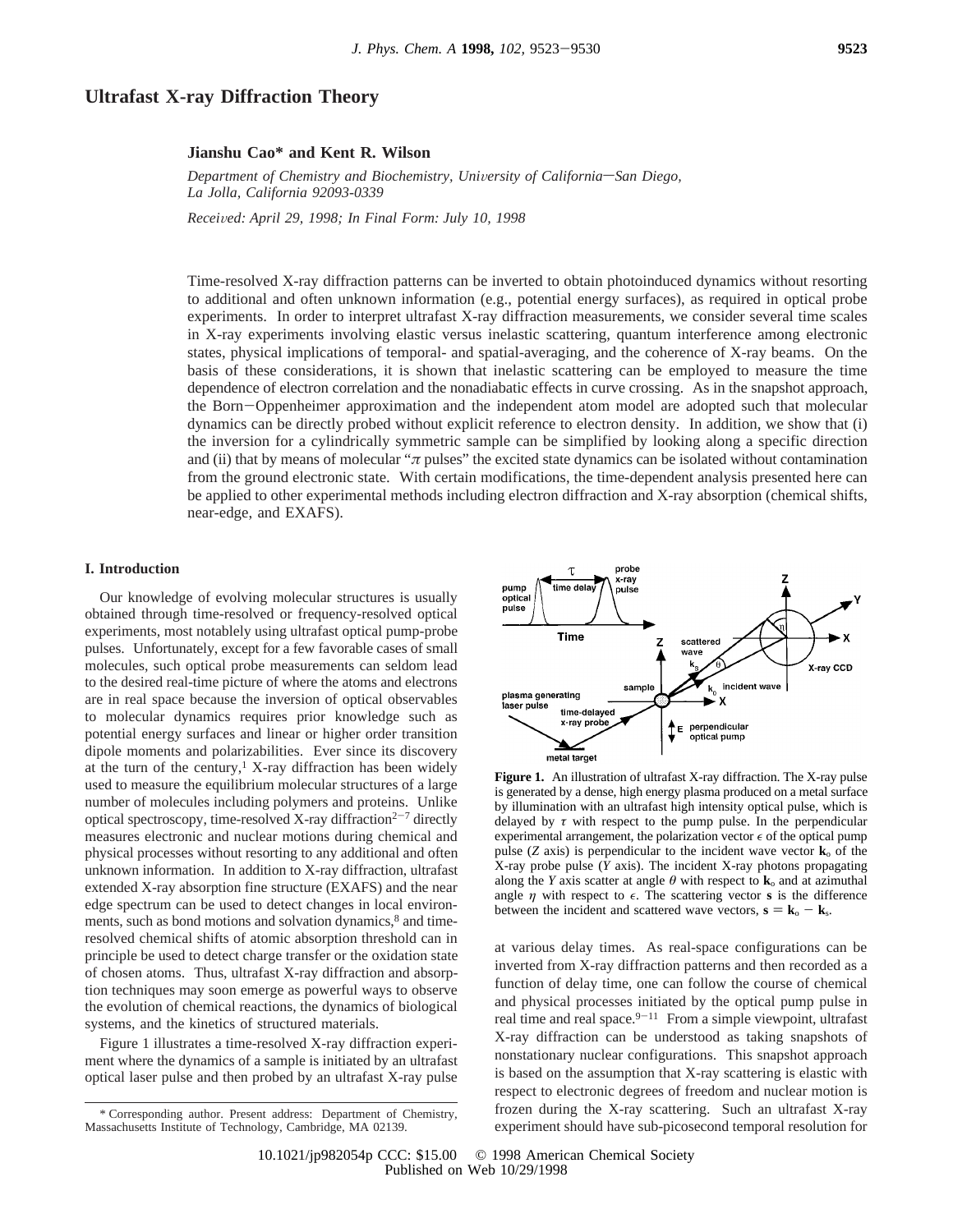vibrational motions or bond making and breaking and subangstrom spatial resolution for internuclear distance.

The ultrafast X-ray method is built on the same concept as the ultrafast optical pump-probe technique except that X-ray radiation is used for probing instead of optical pulses. The appealing prospect of real time dynamics in real space has motivated an increasing number of ultrafast X-ray diffraction and absorption experiments.<sup>12,3-8</sup> In addition, theorists have begun to explore various possible applications of the timeresolved X-ray techniques through numerical examples.<sup>9,10</sup> However, the theoretical basis of time-resolved X-ray diffraction is not fully elucidated in these studies. As the temporal resolution of X-ray detection approaches the limit of resolving electronic dynamics in addition to nuclear dynamics, a more complete and rigorous approach is required. In this paper, we formulate ultrafast X-ray diffraction theory from first principles, explore the possibilities of resolving electronic coherence in atomic systems and curve crossing in molecular systems, and finally reduce it to more conventional expressions appeared in the snapshot approach.<sup>10</sup>

This paper is a continuation of the theoretical effort to explore time-resolved X-ray diffraction, most notablely in the recent paper by Ben-nun et al.<sup>10</sup> Although some results have appeared in the previous paper, this work includes several new contributions to time-dependent X-ray diffraction theory. Most importantly, by virtue of the Wigner representation of X-ray pulses, we formulate a general ultrafast diffraction theory on the intensity level and then reduce it to various limits including coherent and incoherent X-ray sources, long and short X-ray pulses, and elastic and inelastic scattering. Consequently, the starting point in the previous paper (i.e., eq 2.1) becomes an end-result of our general formalism and we are able to derive expressions for cases beyond the assumptions used in the previous paper, such as nonadiabatic nuclear dynamics and electronic coherence. For the completeness of the paper, we briefly rephrase the Born-Oppenheimer approximation and the independent atom model, as introduced in the previous paper. Nevertheless, new aspects in the construction of molecular dynamics from X-ray diffraction are developed: (i) the analysis of the angular distribution of X-ray diffraction patterns beyond linear optical excitation, (ii) the Implication for the inversion procedure due to cylindrical symmetry, (iii) the removal of the ground state contribution by using molecular  $\pi$  pulses. The numerical example in this paper uses strong-field excitation of molecular  $\pi$  pulses and hence differs from the previous calculation. In the strong excitation regime, the angular distribution is coupled to the radial distribution and the transformation between the real-space distribution and diffraction pattern becomes more challenging than for the weak response regime. In short, the paper represents more general and quantitative theoretical developments along the line of earlier work.

Unified ultrafast X-ray diffraction theory is derived in section II with detailed analysis of various time scales and their effects on X-ray temporal and spatial resolution. Applications to electronic dynamics are discussed in section III and the relation of X-ray measurements to diagonal and off-diagonal reduced electron density matrix elements is clarified. In section IV, we demonstrate that nonadiabatic effects in molecular systems can be observed in diffraction patterns with femtosecond resolution. Under the Born-Oppenheimer approximation and the independent atom model, molecular dynamics can be directly probed without reference to electron density. Accurate inversion of the diffraction pattern of an initially isotropic sample to the

internuclear distance distribution is shown to be greatly simplified due to the cylindrical symmetry of such optically excited molecular systems. Furthermore, by applying recent techniques of population inversion of molecular systems by positively chirped strong field short pulses, $13,14$  the excited state dynamics can in principle be isolated using molecular " $\pi$  pulses" and investigated without interference from the ground state distribution. We present a simple numerical example in section V and conclude in section VI.

#### **II. Theoretical Considerations**

**A. General Formalism.** An optical pump pulse produces a nonstationary wave function,  $\psi(t)$ , which is then detected by an X-ray probe pulse, whose electric field is *E*(*t*). The general starting point for X-ray diffraction theory is Born's perturbative theory for quantum scattering.15 To first order in the scattering potential, the X-ray scattering operator is defined as

$$
L(s) = \sum_{\mu} e^{is \cdot \mathbf{r}_{\mu}} \tag{1}
$$

where  $\mathbf{r}_\mu$  is the coordinate of the  $\mu$ th electron and the summation over  $\mu$  extends to all electrons in the scattering center. The scattering vector **s** is the difference between the incident wave vector  $\mathbf{k}_0$ , and the scattered wave vector  $\mathbf{k}_s$  (i.e.,  $\mathbf{s} = \mathbf{k}_0 - \mathbf{k}_s$ ). Then, the scattering amplitude into a final state *n* can be expressed as

$$
f_{n}(\mathbf{s}) = \int \mathrm{d}t \, E(t) \langle \phi_{n} | e^{i\epsilon_{n}t + i\omega_{s}t} L(\mathbf{s}) e^{-i\omega_{o}t} | \psi(t) \rangle \tag{2}
$$

where irrelevant prefactors are ignored,  $\phi_n$  is a final eigenstate wave function with eigenenergy  $\epsilon_n$ ,  $\omega_0$  and  $\omega_s$  are the incident and scattered photon frequencies, respectively, and  $\hbar$  is set to unity here and elsewhere. In this paper, bold fonts are used to denote three-dimensional vectors and normal fonts are used to denote ordinary variables. It follows that the total scattering intensity is given by

$$
I(\mathbf{s}) = \sum_{n} |f_{n}(\mathbf{s})|^{2} \tag{3}
$$

where the summation over the final states does not necessarily extend over all *n*, but depends on factors such as the accessible detection range in the diffraction measurement, as is discussed below.

Substituting eq 2 into eq 3, we obtain

$$
I(\mathbf{s}) = \sum_{n} \int \int \mathrm{d}t \mathrm{d}t' E(t) E^*(t') \langle \psi(t') | e^{i\omega_0 t'}\rangle
$$

$$
L^+(\mathbf{s}) e^{-i\epsilon_n t' - i\omega_s t'} |\phi_n\rangle \langle \phi_n | e^{i\epsilon_n t + i\omega_s t} L(\mathbf{s}) e^{-i\omega_0 t} |\psi(t)\rangle
$$

where  $L^+$  is the complex conjugate of the scattering operator in eq 1. If we assume an X-ray beam, for example from a laserdriven plasma, consisting of numerous spontaneous emission events, $16,5,6$  an additional average over the photon statistics,  $\langle \cdots \rangle_{\text{ph}}$ , must be carried out on the intensity level. To simplify the analysis, we define a new set of variables as  $\tau = (t + t')/2$ and  $\delta = t' - t$  and introduce the Wigner transform  $F(\tau,\omega)$  of the incident X-ray pulse

$$
\langle E(t)E^*(t')\rangle_{\text{ph}} = \frac{1}{2\pi} \int \text{d}\omega \text{e}^{-i\omega \delta} F(\tau, \omega) \tag{4}
$$

where the carrier frequency  $\omega_0$  has been removed from the transformation. For most practical applications,  $F(\tau,\omega)$  can be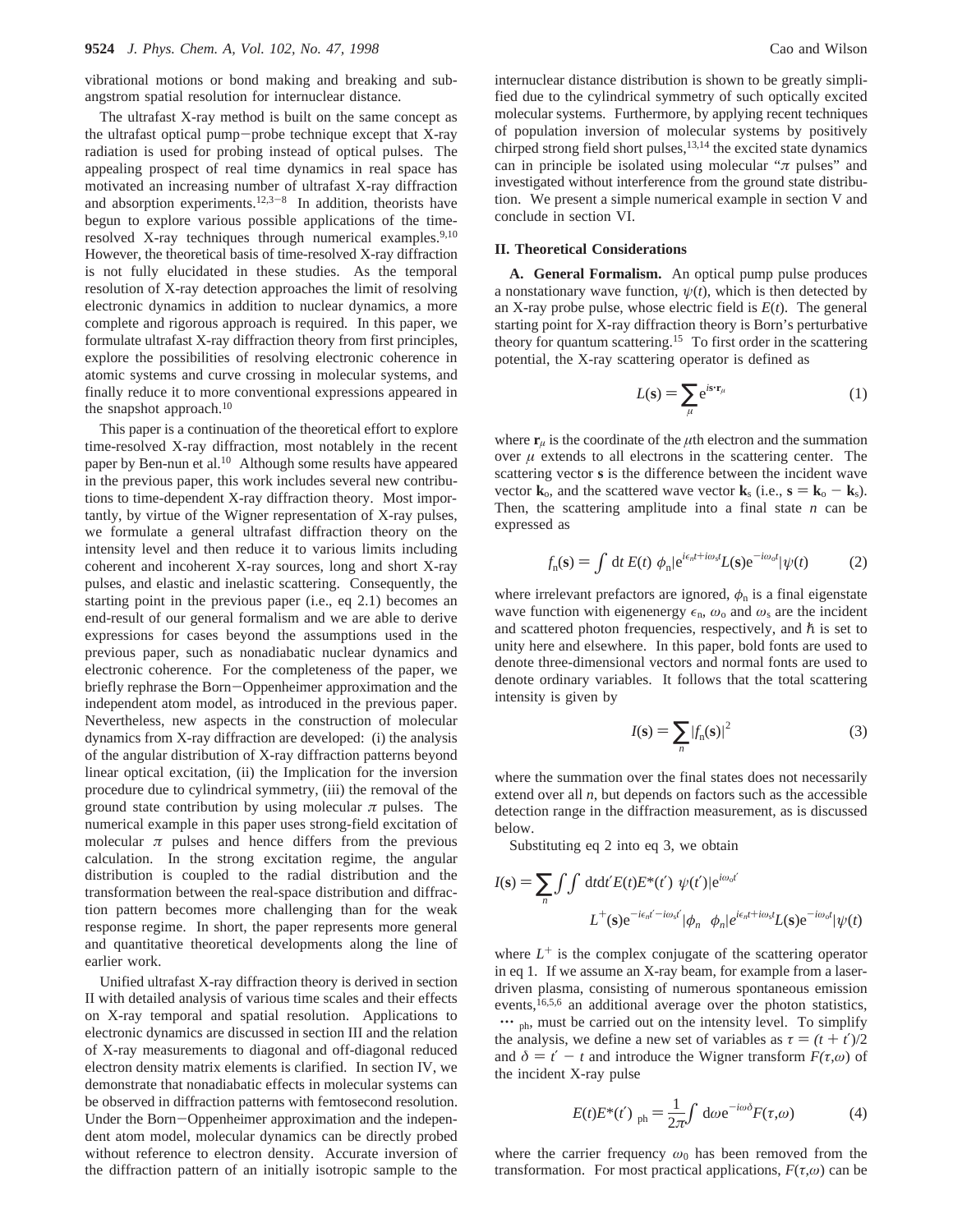factorized as

$$
F(\tau,\omega) = A(\tau)P(\omega)
$$
 (5)

where  $A(\tau)$  is the temporal envelope with its width given by the pulse duration  $\tau_{\text{dur}}$  and  $P(\omega)$  is the power spectrum with its width determined by the pulse bandwidth  $\Gamma$  and other factors discussed below. To proceed, we expand the nonstationary wave function  $\psi(t)$  in eigenstate space as  $\psi(t) = \sum_i c_i e^{-i\omega_i t} \phi_i$ <br>with  $\omega_i$  being the eigen frequency of  $\phi_i$  and similarly  $\psi(t') =$ with  $\omega_i$  being the eigen frequency of  $\phi_i$  and, similarly,  $\psi(t') =$  $\sum_j c_j e^{-i\omega_j t'} \phi_j$ , with  $\omega_j$  being the eigen frequency of  $\phi_j$ . Then, eq 4 can be recast as

$$
I(s) = \sum_{ij} B_{ij} C_{ij}(s) \tag{6}
$$

where  $B_{ij}$  results from the integral over  $\tau$ 

$$
B_{ij} = c_i c_j \int A(\tau) e^{-i(\omega_i - \omega_j)\tau} d\tau \tag{7}
$$

and  $C_{ij}$  results from the integral over  $\delta$ 

$$
C_{ij}(\mathbf{s}) = \sum_{n} \langle \phi_j | L^+ | \phi_n \rangle \langle \phi_n | L | \phi_i \rangle P[\omega_{\rm s} - \omega_0 + \epsilon_n - (\epsilon_i + \epsilon_j)/2]
$$
\n(8)

Evidently, *Bij* represents a temporal average which imposes a constraint on the time-resolved detection of the photon-induced wave packet, whereas  $C_{ij}$  represents a spectral average which imposes a constraint on the summation over the final states *n*. Since eqs  $6-8$  are written in terms of physical quantities such as scattering intensity and X-ray intensity, the wave function representation in the above equations can be naturally transformed into a density matrix representation.

In standard time-independent X-ray diffraction theory, scattering intensity is simply the square of scattering amplitude. With time-resolved diffraction, the expression for scattering intensity is the combined result of several time-scale considerations, including coherence of X-ray sources and time averaging, quantum interference among eigenstates, elasticity and spatial averaging. The two expressions in eqs 7 and 8 constitute the basis for theoretical considerations of timeresolved X-ray diffraction and will be analyzed at length in the following subsections.

**B. X-ray Coherence and Temporal-Averaging.** The factorization in eq 5 holds for the two general cases of electric fields: coherent transformed-limited X-ray pulses and trains of incoherent X-ray emission. For a coherent X-ray source, the pulse duration  $\tau_{dur}$  and bandwidth Γ are related via  $\tau_{dur} \propto 2\pi$ . Consequently, the conditions introduced in eqs 7 and 8 are not independent; in other words, the analysis of time-resolved X-ray diffraction can be carried out both on the intensity level and on the amplitude level. This can be easily understood because the additional average on photon statistics in eq 4 is irrelevant for coherent X-ray sources.

For incoherent X-ray emission, the pulse duration  $\tau_{dur}$  and bandwidth  $\Gamma$  are two independent parameters related to two different aspects of time-resolved X-ray diffraction. In the limit that the X-ray bandwidth  $\Gamma$  is much larger than the bandwidth of the relevant spectrum of the molecular system being probed, one can ignore the effect of the spectral distribution in eq 8, (i.e.,  $P(\omega) = 1$ ). Then, the two expressions in eqs 7 and 8 can be combined to yield

$$
I = \sum_{n} \int \mathrm{d}t \, A(t) \langle \psi(t) | L^{+} | \phi_{n} \rangle \langle \phi_{n} | L | \psi(t) \rangle \tag{9}
$$

where, for simplicity of notation, the scattering vector **s** is omitted as in the rest of the section. Thus, the time averaging on the amplitude level in eq 2 is reduced to a time averaging on the intensity level in eq 9, as a result of the incoherence of the spontaneous X-ray emission.

The above results can also be obtained from time-domain analysis. Under the assumption that the average coherence time of X-ray photons  $\tau_{\rm coh}$  is significantly shorter than any dynamical time scale of the molecular system, we have the incoherent X-ray result

$$
\langle E(t)E(t')\rangle_{\text{ph}} = \delta(t - t')A(t) \tag{10}
$$

and hence the scattering intensity in eq 9. In fact, the expression  $P(\omega) = 1$  and eq 10 are the spectral and temporal representations of the same physical limit. In comparison, for coherent X-ray sources, the integral over time can be carried out on the electric field level and the scattering intensity is calculated directly from the scattering amplitude without invoking eq 10.

**C. Pulse Duration and Interference.** To understand the time-averaging in eq 7, we assume a Gaussian profile for the X-ray pulse profile  $A(t) = \exp(-t^2/\tau_{\text{dur}}^2)$ . Then the contribu-<br>tion to the scattering intensity from the cross term of  $\phi_2$  and  $\phi_2$ . tion to the scattering intensity from the cross term of  $\phi_i$  and  $\phi_j$ takes the form of

$$
B_{ij} \propto \exp\left[-\frac{1}{2}(\omega_i - \omega_j)^2 \tau_{\text{dur}}^2\right] \tag{11}
$$

which effectively introduces a constraint on the summation of pairs of eigenstates. Equation 11 indicates the interference between component eigenstates in  $\psi(t)$  is smeared out by averaging over the X-ray pulse when  $|\omega_i - \omega_j| \tau_{dur} > 1$ . This result is obtained directly from eq 7 and therefore is valid regardless of the coherence of the X-ray source. Since the eigen frequency difference  $\omega_i - \omega_j$  represents the inverse of the time scale of the quantum dynamics, eq 11 indicates that an incoherent X-ray pulse cannot detect quantum coherence on a time scale much shorter than the pulse duration and that the interference between  $(i, j)$  quantum states will thus only be seen in the diffraction intensity when  $|\omega_i - \omega_j| \tau_{dur}$  is sufficiently small. This is a consequence of the Heisenberg uncertainty principle: the shorter the X-ray pulse, the faster phase modulation it detects.

**D. Dynamic Response, Elasticity, and Spatial-Averaging.** As indicated in eq 8, the X-ray power spectrum imposes a limit on the summation over the final states  $\phi_n$  in eq 9, that is,  $|\epsilon_n - \epsilon_n|$  $(\epsilon_i + \epsilon_j)/2$ | <  $\delta \epsilon$ , where a dynamic response range,  $\delta \epsilon$ , is introduced. In reality, this important parameter is the combined effect of the energy response of X-ray detection, the range of the scattered states with nonvanishing scattering amplitudes, and the bandwidth of the incident X-ray pulse. With the consideration of pulse duration and dynamic response, the general expression for the scattering intensity in eq 9, upon expanding  $\psi(t) = \sum_i c_i(t)\phi_i$ , becomes

$$
I = \sum_{(i,j,n)} \int \mathrm{d}t A(t) c_i^*(t) c_j(t) f_{nj}^+ f_{nj} \tag{12}
$$

where the summation over pairs of initial states  $(i, j)$  is constrained by the X-ray pulse duration as indicated in eq 11, the summation over  $n$  is constrained by the dynamic response as indicated above, and  $f_{ni}$  is the scattering amplitude defined as  $f_{ni} = \langle \phi_n | L | \phi_i \rangle$ .

The physical meaning of the dynamic response becomes evident when it is related to the effective elasticity of X-ray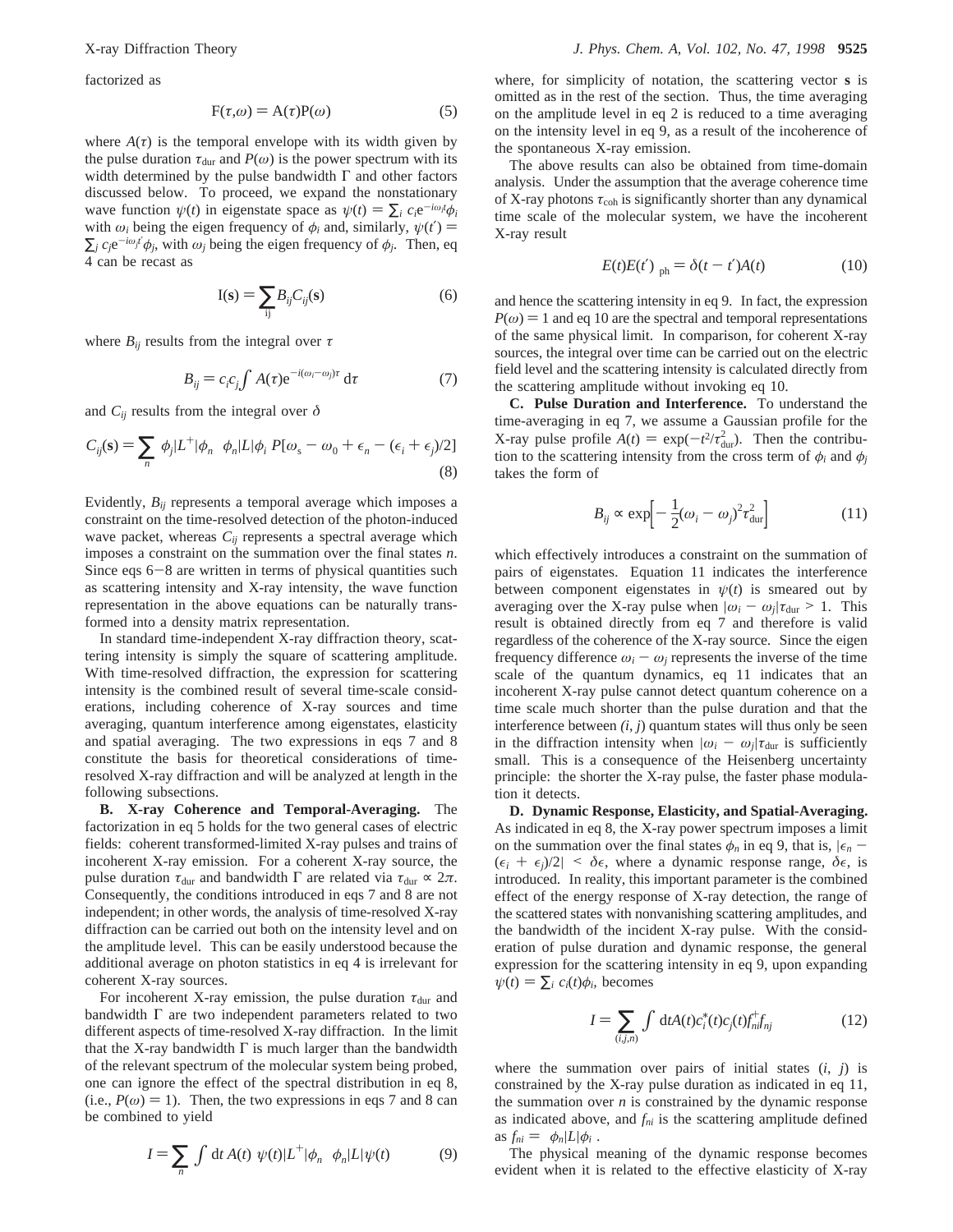scattering. To see this, consider two limiting cases of X-ray scattering. If the dynamic response is much smaller than the energy gap of the system (i.e., the internal energy spacing) then the X-ray scattering is elastic and eq 12 becomes

$$
I_{\rm el} = \int \mathrm{d}t A(t) \sum_{i} |c_i f_i|^2 \tag{13}
$$

where the spatial averaging is carried out on the amplitude level with eigenstates (i.e.,  $f_i = \langle \phi_i | L | \phi_j \rangle$ ). Since information as to phase differences among initial states is lost, the diffraction intensity does not reveal the time dependence of  $\psi(t)$ . On the other hand, if the dynamic response is much larger than the range of spectrum of interest, the X-ray scattering is inelastic and eq 12 becomes

$$
I_{\text{inel}} = \int \mathrm{d}t A(t) \langle \psi(t) | L|^2 \psi(t) \rangle \tag{14}
$$

where the spatial averaging is carried out on the intensity level with the nonstationary wavefunction and the time dependence of  $\psi(t)$  is reflected in the diffraction intensity. Equation 14 is obtained with the help of the completeness relation,  $\sum_{n} |\phi_n\rangle\langle\phi_n|$  $=$  *I*, where *I* is the identity operator.

As seen from eqs 13 and 14, the level of spatial averaging is determined by the effective elasticity, which is a measure of the relative time scale of X-ray scattering versus molecular motion. To be specific, the dynamic response defines the time scale of X-ray scattering  $\delta t \propto \hbar/\delta \epsilon$ . Then, for elastic scattering, the system moves so fast that an X-ray photon "sees" the complete wave function during the scattering event and hence the averaging is carried out on the amplitude level. In contract, for inelastic scattering, the system moves so slowly that an X-ray photon "sees" a frozen configuration during the scattering event and hence the averaging is carried out on the intensity level. In a sense, the distinction between elastic and inelastic scattering in X-ray and electron diffraction<sup>17</sup> is similar to the difference between homogeneous and inhomogeneous broadening in optical spectroscopy.

Equation 12 is the general result of our time-scale analysis, which takes into account several factors in time-resolved X-ray scattering: coherence of the X-ray source, pulse duration, and effective elasticity. In the next two sections, this general result will be applied to X-ray diffraction experiments for detecting electronic and nuclear dynamics.

## **III. X-ray Measurement of Electronic Dynamics in Atomic Systems**

Application of eq 12 to atomic systems<sup>18,19</sup> or molecular systems with frozen atoms is relatively simple because the nuclear degrees of freedom are not included in the analysis. For these relatively simple systems, several cases are discussed below.

**1. Inelastic Scattering.** For inelastic scattering with electronic interference, the scattering intensity in eq 14 becomes

$$
I_{\text{inel}}(t) = \int \mathrm{d}t A(t) [N + \int \mathrm{d}\mathbf{r} \rho_2(t, \mathbf{r}) e^{i\mathbf{s} \cdot \mathbf{r}}] \tag{15}
$$

where *N* is the number of electrons and  $\rho_2(t, r)$  is the timedependent two-body electron correlation function defined as

$$
\rho_2(t, \mathbf{r}) = \sum_{\mu \neq \nu} \langle \psi(t) | \delta(\mathbf{r} - \mathbf{r}_{\mu} + \mathbf{r}_{\nu}) | \psi(t) \rangle_{\text{ens}} \qquad (16)
$$

with electron indices  $\mu$  and  $\nu$ . The subscript ens in the above expression indicates an ensemble average which reduces  $\rho_2(t)$ , **r**) to the density matrix representation if the system is not in a pure state. The spatial dependence in  $\rho_2(t, r)$  describes electronic spatial correlation, and the temporal dependence in  $\rho_2(t, r)$  describes electronic temporal coherence. In fact,  $\rho_2(t, r)$ **r**) can be understood as a reduced description of electronic structure and dynamics of many-electron systems. As has been demonstrated, such reduced descriptions often relate electronic responses to optical properties and hence provide a unified framework for studying electronic structures and dynamics in conjugated polymers, semiconductors, nanostructures, and biological complexes.20 Here, ultrafast X-ray diffraction can be used to measure directly time-dependent two-body electron correlation functions.

**2. Elastic Scattering.** For elastic scattering, the scattering intensity in eq 13 becomes

$$
I_{\rm el}(t) = \int \mathrm{d}t A(t) \sum_i \rho_i(t) |f_i|^2 \tag{17}
$$

where *i* denotes electronic states and the time-dependent probability on the *i*th electronic state is  $\rho_i(t) = \langle |c_i(t)|^2 \rangle_{\text{ens}}$ . Thus, time-resolved elastic scattering can be used to man out the time time-resolved elastic scattering can be used to map out the time evolution of electron density and therefore provides a direct measure of electronic population relaxation.18,19

**3. Mixed scattering.** For the situation where X-ray scattering is neither elastic nor purely inelastic, the scattering intensity in eq 12 becomes

$$
I(t) = \int dt A(t) \sum_{(i,j,n)} \rho_{ij}(t) f_{ni}^{+} f_{nj}
$$
 (18)

where  $\rho_{ij}(t) = \langle c_i(t) c_j^*(t) \rangle_{\text{ens}}$  is the time-dependent density matrix and the summation indices *i i n* are constrained by the matrix and the summation indices *i*, *j*, *n* are constrained by the pulse duration and the dynamic response, as explained earlier. In comparison with elastic scattering, the inelastic components in the above expression introduce off-diagonal terms in the density matrix in X-ray diffraction and thus can be used to detect electronic dephasing. Both elastic and inelastic scattering are special cases of this more general expression.

It is implied in the above discussion that sub-femtosecond X-ray pulse durations are required to resolve electronic coherence among widely separated electronic states. This is no longer true when electronic states are sufficiently close, as in large molecules and Rydberg states.<sup>18</sup> In these cases, the interference among electronic states can be observed in ultrafast diffraction patterns when the relative phases oscillate slowly with respect to the pulse duration.

As shown above, inelastic and elastic X-ray diffraction methods provide direct measurements of electronic dynamics.18 It should be pointed out that the contribution from inelastic X-ray scattering is more significant at large scattering angles than at small scattering angles. Considering the relatively small X-ray photon flux presently available in ultrafast X-ray diffraction experiments, X-ray detection may be presently limited to relatively small scattering angles. From this aspect, electron diffraction might be preferred since the small angle scattering is mainly inelastic.<sup>17</sup> Though both electrons and nuclei scatter electrons, the contribution from nuclear dynamics is a stationary background as the molecular structure is frozen on the time scale of electron dynamics.

## **IV. Reconstructing Molecular Dynamics from X-ray Diffraction**

In this section, we specialize the general expression in eq 12 to the more complicated situation of X-ray diffraction from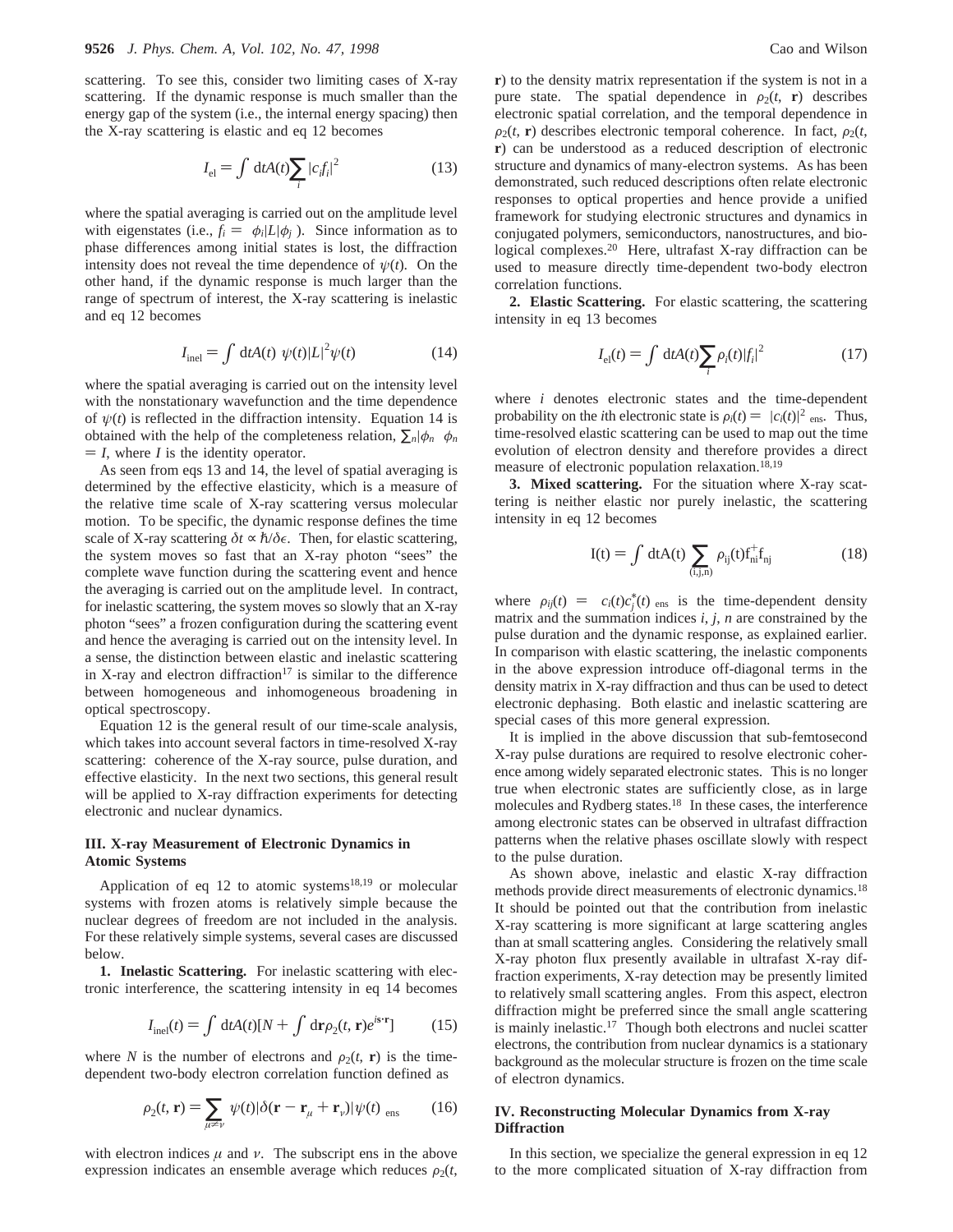molecular systems where molecular dynamics can be conveniently reconstructed from X-ray diffraction patterns.

**A. Born**-**Oppenheimer Approximation and Nonadiabatic Effects.** The general expression in eq 12 can be applied to molecular systems with the help of the Born-Oppenheimer separation of electronic from vibrational and rotational degrees of freedom. Depending on temporal and spatial resolutions, one can treat electronic (femtoseconds), vibrational (picoseconds), and rotational (nanoseconds) degrees of freedom as elastic, mixed, or inelastic scattering variables. For subpicosecond X-ray diffraction, it is reasonable to treat electrons (*r*) as elastic and nuclei (*R*) as inelastic, which agrees with the timescale separation of electronic and nuclear degrees of freedom implied in the Born-Oppenheimer adiabatic approximation.

To begin, the non-stationary wave function  $\psi(t)$  is expanded as  $\psi(t) = \sum_i \xi_i(t, R)\phi_i(r; R)$ , where  $\xi_i(t, R)$  is the nonstationary rovibrational wave function evolving on the *i*th electronic energy surface and  $\phi_i(r; R)$  is the *i*th electronic eigen wavefunction solved for a given nuclear configuration *R*. Applying eq 13 to electronic variables and eq 14 to nuclear variables, we obtain

$$
I = \sum_{i} \int \mathrm{d}t A(t) \langle \xi_i(t, R) | f_i(R) |^2 \xi_i(t, R) \rangle_R \tag{19}
$$

where  $f_i(R)$  is the elastic electronic scattering amplitude on the *i*th electronic surface defined as

$$
f_i(R) = \langle \phi_i(r; R) | L | \phi_i(r; R) \rangle_r \tag{20}
$$

Here again, the completeness relation for the nuclear variables is invoked to reduce the spatial averaging from the amplitude level to the intensity level. This result can be understood from the fact that the nuclear variables are frozen on the time scale of X-ray scattering, whereas the electronic variables move on a much shorter time scale. So, effectively, X-ray photons probe electrons as electron distributions and nuclei as frozen configurations, which are the main assumptions of the snapshot approach.

It should be noted that the adiabatic separation implied in eq 19 is defined with respect to the time scale of X-ray scattering. The time-scale separation in eq 19 is no longer valid when the Born-Oppenheimer approximation breaks down; then the relevant electronic variables may also become inelastic as in the case of curve crossing or closely spaced high-lying electronic surfaces.<sup>18</sup> Consequently, the general expression in eq 12 is needed to describe the electronic coherence in additional to nuclear dynamics. Then the X-ray scattering intensity can be expressed as

$$
I = \sum_{(i,j,n)} \int \mathrm{d}t A(t) \langle \xi_i(t,R) | f_{ni}^+(R) f_{nj}(R) | \xi_j(t,R) \rangle_R \tag{21}
$$

where the summation over pairs of states  $(i, j)$  is constrained by the pulse duration, the summation over  $n$  is constrained by the dynamic response, with  $f_{ni}(R)$  being the inelastic scattering amplitude defined as  $f_{nj}(R) = \langle \phi_n(r; R) | L | \phi_j(r; R) \rangle_r$ . Equation 19 is a special case of the above expression when all the electron indices are equal,  $i = j = n$ , and there is no interference among difference electronic states. In the simplest case of two coupled electronic surfaces, a femtosecond X-ray pulse can in principle reveal quantum beats in the crossover regime and the oscillation of the beats will be modulated by nuclear motions. Thus, ultrafast X-ray diffraction can in principle be a useful and direct way to study nonadiabatic dynamics in molecular systems.

**B. Independent Atom Model.** With current X-ray temporal resolution, the snapshot analysis based on eq 19 is usually sufficient to interpret and invert X-ray diffraction patterns. Within the snapshot approach, we can further simplify the analysis by invoking the independent atom model  $(IAM)$ ,  $^{15}$ which assumes that atoms are well-localized and hence scatter X-ray photons independently. This is a reasonable assumption, because the main scattering comes from core electrons which are not sensitive to nuclear dynamics. Within this model, the elastic scattering amplitude for a molecule is approximated by a sum of localized atomic elastic amplitudes, giving

$$
f_i(\mathbf{s}) = \sum_{\alpha} e^{i\mathbf{s} \cdot \mathbf{R}_{\alpha}} f_i^{\alpha}(\mathbf{s})
$$
 (22)

where  $\alpha$  is the index of atoms. Here,  $f_i^{\alpha}$ (s) is the scattering amplitude from the oth atom defined as amplitude from the  $\alpha$ th atom, defined as

$$
f_i^{\alpha}(\mathbf{s}) = \sum_{\mu} e^{i s \mathbf{r}_{\mu, \alpha}} \tag{23}
$$

where  $\mu$  is the electron index on the  $\alpha$ th atom and  $\mathbf{r}_{\mu,\alpha}$  is the corresponding coordinate relative to the atomic coordinate. Then, we have

$$
|f_i(\mathbf{s})|^2 = \sum_{\alpha\beta} e^{i\mathbf{s}\cdot(\mathbf{R}_{\alpha}-\mathbf{R}_{\beta})} f_i^{\alpha}*(\mathbf{s}) f_i^{\beta}(\mathbf{s})
$$
 (24)

in which only the interatomic separation vector  $\mathbf{R}_{\alpha\beta} = \mathbf{R}_{\alpha}$  – **R***<sup>â</sup>* appears explicitly. The key approximation in IAM is the removal of **R**-dependence in the atomic scattering amplitude, which allows for a simple relation between X-ray diffraction and nuclear dynamics.

To facilitate extracting information about nuclear dynamics from the diffraction pattern, we further ignore the **s**-dependence in the atomic scattering amplitude. This approximation allows us to follow nuclear dynamics directly from X-ray diffraction without direct reference to electron density. Substituting eq 24 into eq 19, we have

$$
I(\mathbf{s}) = \int \rho(\mathbf{q}) e^{i\mathbf{s} \cdot \mathbf{q}} d\mathbf{q}
$$
 (25)

where the pulse-averaged internuclear distribution function is

$$
\rho(\mathbf{q}) = \int dt A(t) \sum_{i} \langle \xi_i(t, R) | \sum_{\alpha \beta} \delta(\mathbf{q} - \mathbf{R}_{\alpha \beta}) \mathcal{A} f_i^{\alpha} f_j^{\beta} * \rangle | \xi_i(t, R) \rangle_R
$$
 (26)

with the real part *R* resulting from the summation over atoms. When the X-ray pulse is sufficiently short to be treated as a delta function in eq 26, the real-time molecular dynamics can thus be retrieved by measuring  $\rho(q)$  as a function of delay time *τ*. Even when the X-ray pulse is not sufficiently short, the convolution in eq 26 can in principle be deconvolved to yield real-time dynamics if the pulse envelope  $A(t)$  is known. The transformation between the diffraction pattern *I*(**s**) and pulseaveraged molecular configuration  $\rho(q)$  as defined in eq 25 is a standard diffraction inversion problem, which will be studied below.

**C. Inversion for a Cylindrically Symmetric Sample.** The advantage of the optical-pump and X-ray probe technique is to provide a real-time picture of molecular dynamics in real space. As is well-known, the inversion from scattering intensity to electron density can be achieved by Fourier transformation techniques provided that the phase information in the scattering amplitude can be recovered. To achieve this, enormous effort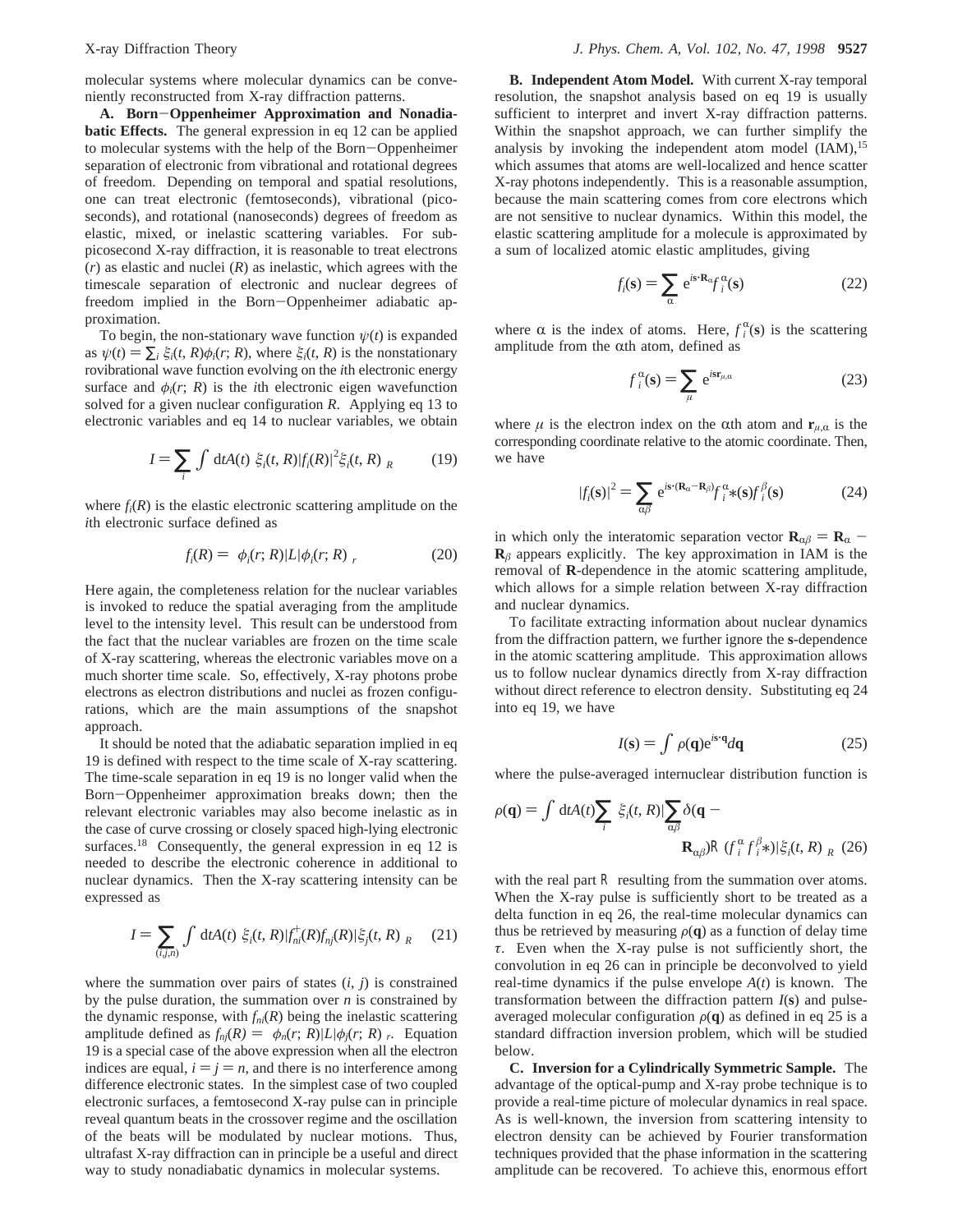has been devoted to invert X-ray data from **s**-space to **q**-space. It should be noted that, although the forward transformation in eq 25 is a Fourier integration in three-dimensional space, the inversion (or the backward transformation) is often carried out in a lower dimensional space. For example, the diffraction pattern of an isotropic sample has spherical symmetry so that the inversion is one-dimensional.

Optical excitation breaks the symmetry of an initially isotropic sample and produces a cylindrical distribution. Depending on the relative angle between the polarization vector  $\epsilon$  of the optical pump pulse and the wave vector  $\mathbf{k}_{0}$  of the incident X-ray beam, diffraction patterns have different angular distributions. In the parallel arrangement, where the polarization vector  $\epsilon$  and the incident wave vector  $\mathbf{k}_0$  are parallel, the diffraction pattern has spherical symmetry, just as for an isotropic sample. In the perpendicular arrangement, where the polarization vector  $\epsilon$  and the incident wave vector  $\mathbf{k}_0$  are perpendicular, the diffraction pattern is a function of both the azimuthal and scattering angles, with parity symmetry, as shown in Figure 1. For any other arrangements between these two extremes cases, there is generally no symmetry. Thus, the inversion for a cylindrical symmetric sample is a new feature due to optical pump excitation.

We begin by expressing the distribution function defined in eq 26 in polar coordinates,

$$
\rho(\mathbf{q}) = \sum_{l} \rho_l(q) P_{2l}(\hat{\mathbf{q}}_z)
$$
 (27)

where, as a result of parity conservation, only even-order Legendre polynomial  $P_{2l}$  are present. The unit vector along the symmetry axis  $\hat{z}$  is parallel to the polarization vector of the pump pulse. In the weak response limit (i.e., single-photon absorption), the angular distribution can be truncated to the second-order Legendre polynomial, which is the case addressed by other studies. However, beyond the weak response limit (for example, in strong pumping to produce higher population of molecules undergoing dynamics) higher order Legendre polynomials are needed to describe the angular distribution resulting from multiphoton excitation.

It should be noted that the inversion becomes a standard Fourier transformation if the scattering vector **s** spans threedimensional space. In practice, however, the diffraction pattern is measured for a fixed incident X-ray wavelength such that the scattering vector **s** is a function of the two angular variables discussed below and hence the Fourier transformation is twodimensional in a non-Cartesian space. Substituting eq 27 into 25, we obtain the expression for the diffraction pattern

$$
I(\mathbf{s}) = I(\theta, \eta) = \sum_{l} (-1)^{l} P_{2l}(\hat{\mathbf{s}}_{z}) \int \rho_{l}(q) j_{2l}(sq) q^{2} dq \quad (28)
$$

where  $\hat{\mathbf{s}}_z$  is the *z*-component of the scattering vector **s** whose magnitude is *s* and *j*<sup>2</sup>*<sup>l</sup>* is the 2*l*th order spherical Bessel function. The goal of inversion is to solve for  $\rho_l(q)$  from eq 28 so that  $\rho(\mathbf{q})$  in eq 27 can be recovered. In the parallel arrangement,  $\hat{\mathbf{s}}_z$  $=$  sin( $\theta$ /2), and the inversion is a one-dimensional problem, since there is no dependence on the azimuthal angle *η*. In the perpendicular arrangement sketched in Figure 1, the scattering vector **s** is given as

$$
\mathbf{s} = s\{\cos(\theta/2)\sin(\eta), \sin(\theta/2), \cos(\theta/2)\cos(\eta)\} \tag{29}
$$

with  $s = 2k \sin(\theta/2)$ . Therefore,  $\hat{s}_z = \cos(\theta/2) \cos(\eta)$ , and the resulting diffraction pattern is a function of scattering angle *θ* and azimuthal angle *η*. Because both angular variables appear in  $\hat{s}_z$ , the inversion cannot be expressed as the product of two separate one-dimensional transformations, as in Fourier transformation of Cartesian coordinates. Though feasible, numerical inversion on a two-dimensional grid is tedious. If the angular distribution is known, as in the weak field limit, the inversion process can simplified enormously.

For an isotropic sample or a parallel arrangement, diffraction patterns along different *η* angles are equivalent and give the same radial distribution function. This is no longer the case for the perpendicular arrangement for X-ray diffraction from a cylindrical sample. However, along a special direction  $\hat{s}_z = 0$ , (i.e.,  $cos(\eta) = 0$ ) Legendre polynomials become constant and there is s-dependence only in the spherical Bessel functions. Using the orthogonality of spherical Bessel functions, the inversion can be accomplished along this single diffraction direction according to

$$
\rho_l(q) = (-1)^l \frac{1}{4\pi P_{2l}(0)} \int_0^\infty I(\theta, \pm \pi/2) j_{2l}(sq) \frac{ds}{s^2}
$$
 (30)

where  $I(\theta, \pm \pi/2)$  is the diffraction along the special azimuthal angle. In practice, the integral in eq 30 is truncated at a certain  $s_{\text{max}}$  and the diffraction pattern along  $\cos(\eta) = 0$  is relatively weak. Nevertheless, one-dimensional inversion in eq 30 is considerably simpler than the two dimensional inversion implied in eq 28.

**D. Isolating Excited State Dynamics by Molecular "***π* **Pulses".** Since the observed diffraction pattern contains contributions from both the ground and excited states, the excited state dynamics are usually not isolated from the contamination of the ground state distribution and dynamics. In the special case that the two distributions are well separated in coordinate space, the dynamics can be separated by observing the difference. Particularly, in the weak response limit (singlephoton pumping), the diffraction pattern can be fitted to a given angular distribution of zero and second spherical harmonics and thus the radial distributions from the two electronic states can be easily extracted and separated according to their different symmetries and different equilibrium radial distances.<sup>10</sup>

When multiphoton excitation is present, as in the strong response limit, the situation becomes more complicated because of the higher order spherical harmonics in the angular distribution. To this end, we can use the recently developed molecular " $\pi$  pulse"<sup>13,14</sup> to isolate the excited state dynamics from the interference by the ground state distribution. Theoretical analysis has suggested that nearly complete electronic population inversion of molecules can be achieved with intense positively chirped broad-band laser pulses, as a combined result of vibrational coherence and adiabatic inversion.13 In particular, a four-level model can be designed to illustrate for molecular systems the intriguing correlation between the sign of the chirp and the excited state population. Inversion probabilities of up to 99% have been demonstrated using strong field quantum calculations and are supported by experimental evidence. The results have been shown to be robust with respect to changes in light field parameters as well as to thermal and condensed phase conditions. In the next section, X-ray diffraction patterns of a molecular system pumped by a molecular  $\pi$  pulse are illustrated by an numerical example.

## **V. A Numerical Example**

To demonstrate the transformation between evolving molecular structures and time-resolved X-ray diffraction patterns, illustrative numerical results based on  $I_2$  molecules will be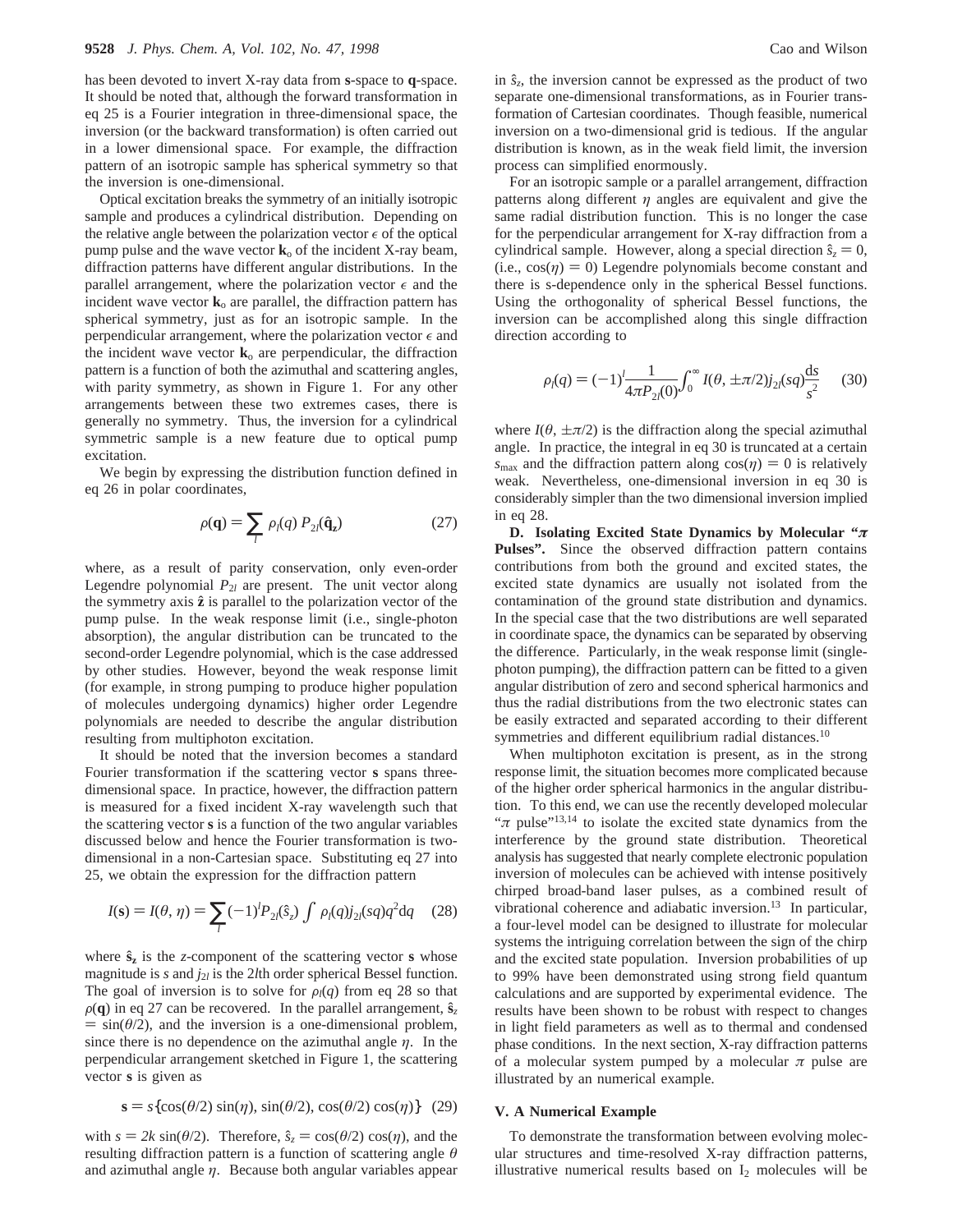

**Figure 2.** Contour plots of the *XZ* plane inter-nuclear distribution (top panels) and the corresponding X-ray diffraction patterns on the  $S_xS_z$ plane (bottom panels) of an initially ground state  $I_2$  sample excited to the B state by a molecular "*π* pulse" of 100 fs pulse duration. The

delay time between the X-ray and optical pulses is  $\tau = -200$  fs (before the excitation pulse) in part a  $\tau = 0$  fs (at the peak of the excitation) in part b, and  $\tau = 200$  fs (after the excitation pulse) in part c.

shown in this section. The  $I_2$  gas sample is initially in the ground electronic state and ground vibrational eigenstate and is then excited by a 100 fs fwhm molecular " $\pi$  pulse" to the excited *B* electronic state. The X-ray probe pulse of 1.54  $\AA$ (Cu K $\alpha$  line) is assumed to be instantaneous on the nuclear time scale but sufficiently long on the electronic time scale so that the independent atom model in eq 24 is applicable. The internuclear distribution function in eq 26 is transformed to a diffraction pattern according to eq 28, in the perpendicular arrangement. The resulting contour plots of inter-nuclear distribution functions  $\rho(\mathbf{r})$  and X-ray diffraction patterns  $I(\mathbf{s})$ are given in the  $z-x$  plane before the pump pulse  $(\tau = -200)$ fs) in Figure 2a, at the peak of the pump pulse  $(\tau = 0 \text{ fs})$  in Figure 2b, and after the pump pulse  $(\tau = 200 \text{ fs})$  in Figure 2c, respectively. Before the excitation, as in Figure 2a, the nuclear wave function is isotropic and the diffraction pattern has a center of symmetry. After the excitation, as in Figure 2c, all the ground electronic state population is inverted to the excited state. In addition, the excited wave packet is aligned along the polarization direction  $\hat{z}$  and thus the diffraction pattern has more variation along that direction than along the perpendicular direction. During the excitation, as in Figure 2b, the wave function consists of unexcited and excited wave packets and thus the diffraction pattern is a mixture of the two. As can be seen from these figures, during the excitation, the molecular wave packet on the excited state surface becomes more localized in angular distribution but more dispersed in radial distribution. This example is different from the numerical calculations in the previous paper<sup>10</sup> because of optical excitation of molecular  $\pi$  pulses. In the strong excitation regime, the angular and radial distributions are coupled and the diffraction patterns are more complicated than those resulted from weak excitation. Further numerical studies can demonstrate the simple inversion of eq 30, electronic coherence in materials, nonadiabatic effects in molecular systems, etc.

### **VI. Conclusions**

In this paper, we have investigated and elucidated several theoretical aspects of ultrafast X-ray diffraction, which are necessary to extend stationary X-ray theory to the timedependent domain. The key step in our theoretical treatment is the reduction from the amplitude level to the intensity level as a consequence of photon statistics. The resulting scattering intensity can be factorized to give rise to temporal and spectral resolution. On the basis of the general formalism, several timescale considerations are summarized below. 1. For coherent X-ray sources, the time-scale analysis on the amplitude level is sufficient. For incoherent X-ray sources, the short coherence time yields a delta function for the electric field self-correlation function and reduces the time averaging on the amplitude level in eq 2 to the time averaging on the intensity level in eq 9.

2. Because of the time averaging of the scattering intensity over the X-ray pulse duration, the coherence of the molecular wave packet excited by the optical pump pulse is not detectable between any two eigenstates when their relative phase oscillates dramatically over the duration of the X-ray pulse.

3. The observed final state of the probed molecular system ranges over a spectrum determined by the dynamic response, which is the combined effect of the resolution of X-ray detection, the range of final states with nonvanishing scattering amplitudes, and the spectral bandwidth of X-ray pulse.

4. The effective elasticity of X-ray scattering is defined based on the dynamic response for a particular dynamical variable of a molecular system. (i) If the dynamic response covers the accessible spectrum of the variable, the scattering is inelastic and is spatially averaged on the intensity level. (ii) If the dynamic response is smaller than the energy gap of of the variable, the scattering is elastic and is spatially averaged on the amplitude level. (iii) If the dynamic response couples a few states but not all states, the scattering is mixed.

It is evident that the analysis of a particular ultrafast X-ray diffraction experiment has to take into account these time-scale considerations.

As a result of this time-scale analysis, we have derived the central result of our theory, eq 12, for a general ultrafast X-ray diffraction experiment. Applying eq 12 to electronic structure and dynamics, we conclude that inelastic X-ray diffraction measures the time-dependent two electron correlation whereas elastic X-ray diffraction measures the time-dependent electronic density distribution function, given by the electronic state population.

For molecular systems, the effective elasticity is defined with respect to individual degrees of freedom. On the basis of the time-scale separation implied in the Born-Oppenheimer adiabatic approximation, the snapshot approach assumes elastic scattering for electrons and frozen configurations for nuclei. This assumption breaks down when electronic motions are coupled with nuclear motions in a curve crossing region. In this case, general analysis based on eq 21 is necessary and time-resolved X-ray diffraction patterns will demonstrate quantum beats which are modulated by nuclear motions.

It becomes clear from our analysis that the pulse duration is the crucial X-ray parameter for resolving electronic coherence and nonadiabatic dynamics. Realistic considerations of molecular time-scales lead to an estimation of subpicosecond pulse duration. In addition, experimental verification of the theoretical predictions requires improved photon flux and signal-to-noise ratio. Though not available with the current X-ray generating technology, such X-ray pulses can be expected in the near future.

Within the Born-Oppenheimer approximation, the independent atom model is adopted to reduce the general expression in eq 21 to a much simplified version in eq 24. With this simplified expression, a diffraction pattern is directly related to a time-averaged internuclear distribution function such that molecular dynamics can be directly probed without reference to electron density. The accurate inversion of the diffraction pattern of an initially isotropic sample to recover the nuclear